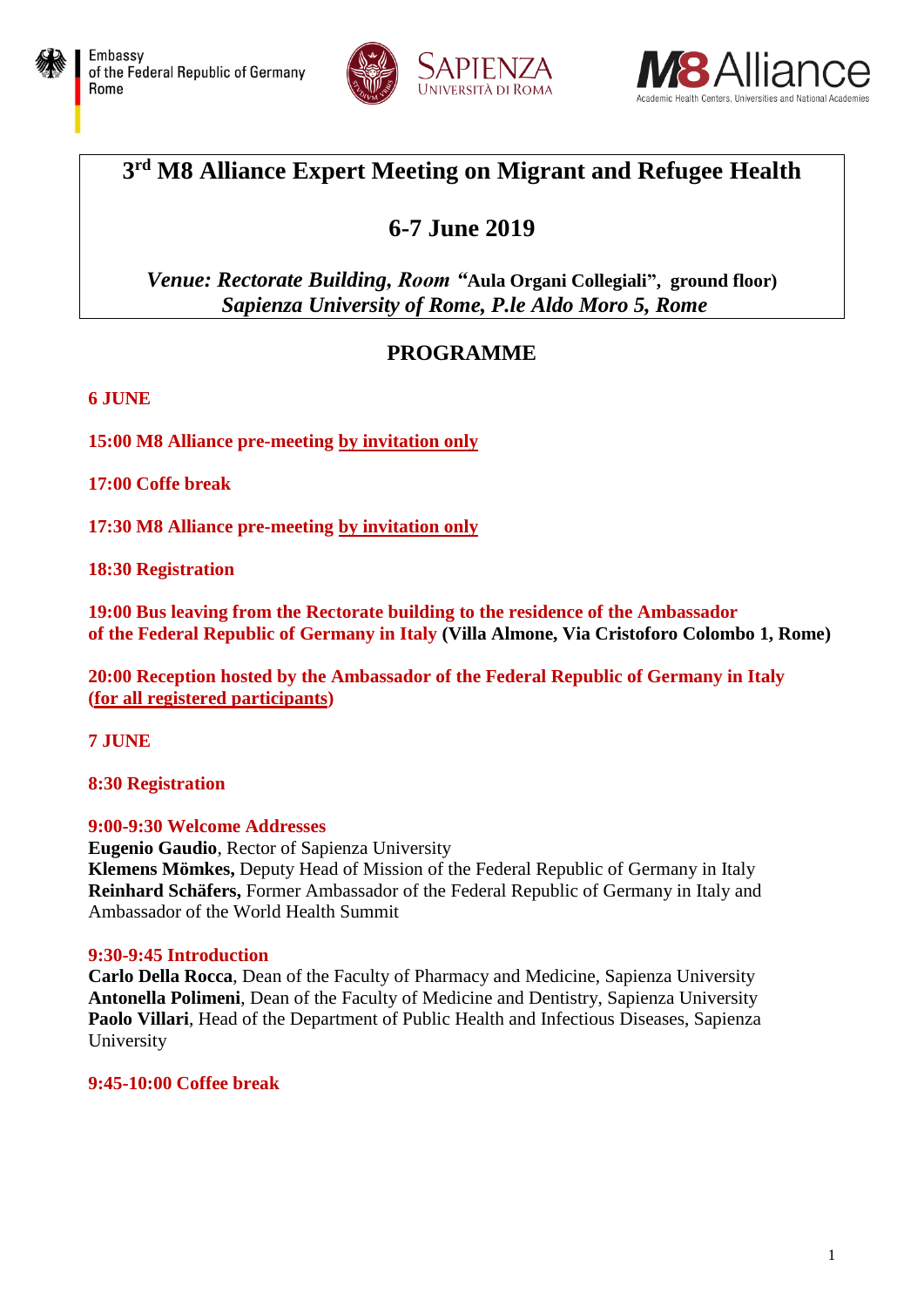





**10:00-13:00 SESSION 1. "Migrant and Refugee Mental Health." chaired by Antoine Flahault**  Co-Directeur de la Swiss School of Public Health, Zürich, Directeur de l'Institut de Santé Globale, Faculté de Médecine, Université de Genève, Suisse/ Institute of Global Health, University of Geneva, Switzerland and **Carlo Della Rocca**, Dean of the Faculty of Pharmacy and Medicine, Sapienza University

**Global mental health care for refugees and immigrants- research and clinical practice from a German perspective** by *Marion Aichberger<sup>1,3</sup> and Ulrike Kluge*<sup>2,3, 1</sup>Research Group of Global Health and <sup>2</sup>Research Group of Transcultural Psychiatry at the Department of Psychiatry and Psychotherapy, Charité University Medicine Berlin, <sup>3</sup>Berlin Institute for Integration and Migration Research, Humboldt University Berlin

**Protective and Risk Factors for Mental Health of Children of Asylum-Seekers and Refugees: a Cross-Sectional Study at the Pediatric Migrant Health Clinic of Geneva by**  *Sima Saleh1,2 , Noémie Wagner<sup>3</sup> , Manuel Carballo<sup>4</sup> , Beat Stoll<sup>1</sup> and Saskia von Overbeck*<sup>5</sup> <sup>1</sup>Global Health Institute, Faculty of Medicine, University of Geneva, Switzerland, <sup>2</sup>Division of General Pediatrics, Department of Pediatrics, Sainte-Justine Hospital, Faculty of Medicine, University of Montreal, Canada, <sup>3</sup>Department of Women-Children-Teenagers, Pediatric Infectious Diseases Division, Geneva University Hospitals, Switzerland, <sup>4</sup>International Centre for Migration Health and Development, Vernier, Switzerland, <sup>5</sup>Department of Women-Children-Teenagers, Child & Adolescent Psychiatry Division, Geneva University Hospitals, Switzerland

**Mental health as a priority for public health, and a non-priority for policy makers and refugee populations** by *Ozge Karadag Caman,* Hacettepe University, Institute of Public Health and Stress Assessment and Research Center (STAR), Ankara, Turkey.

**The unsettling therapy with the refugees** by *Mayssa' El Husseini,* University of Picardie Jules Verne - CHSSC EA 4289, *Sara Skandrani* - University of Paris Ouest Nanterre La Défense- UFR SPSE - EA 4430, *Geneviève Welsh*, Société Psychanalytique de Paris and *Marie Rose Moro* Head of the Adolescent Department at Hopital Cochin - Sorbonne University-INSERM U.1178, France

**Risk of labour market marginalization in young immigrants with common mental disorders** by *Giuseppe La Torre and Domitilla Di Thiene,* Department of Public Health and Infectious Diseases, Sapienza University of Rome

**Emergency mental health disorders among foreigners: an analysis of the last twelve years of ED visits in Rome** by *Corrado De Vito\*, Angelo Nardi\*, Giuseppe Migliara\*, Claudia Isonne\*, Aurora Angelozzi\*, Susanna Caminada\*, Monica Giffi\*, Giuliano Bertazzoni\*\*^ and Paolo Villari*\* \* Department of Public Health and Infectious Diseases, Sapienza University of Rome, \*\*Department of Internal Medicine and Medical Specialties, Sapienza University of Rome, and ^ UOC Emergency Medicine, Policlinico Umberto I, Rome, Italy

**Psychiatric treatment of immigrants, asylum seekers, and refugees in a large urban hospital** by *Lorenzo Tarsitani and Massimo Pasquini*, Department of Neurosciences and Mental health, Policlinico Umberto I, Sapienza University of Rome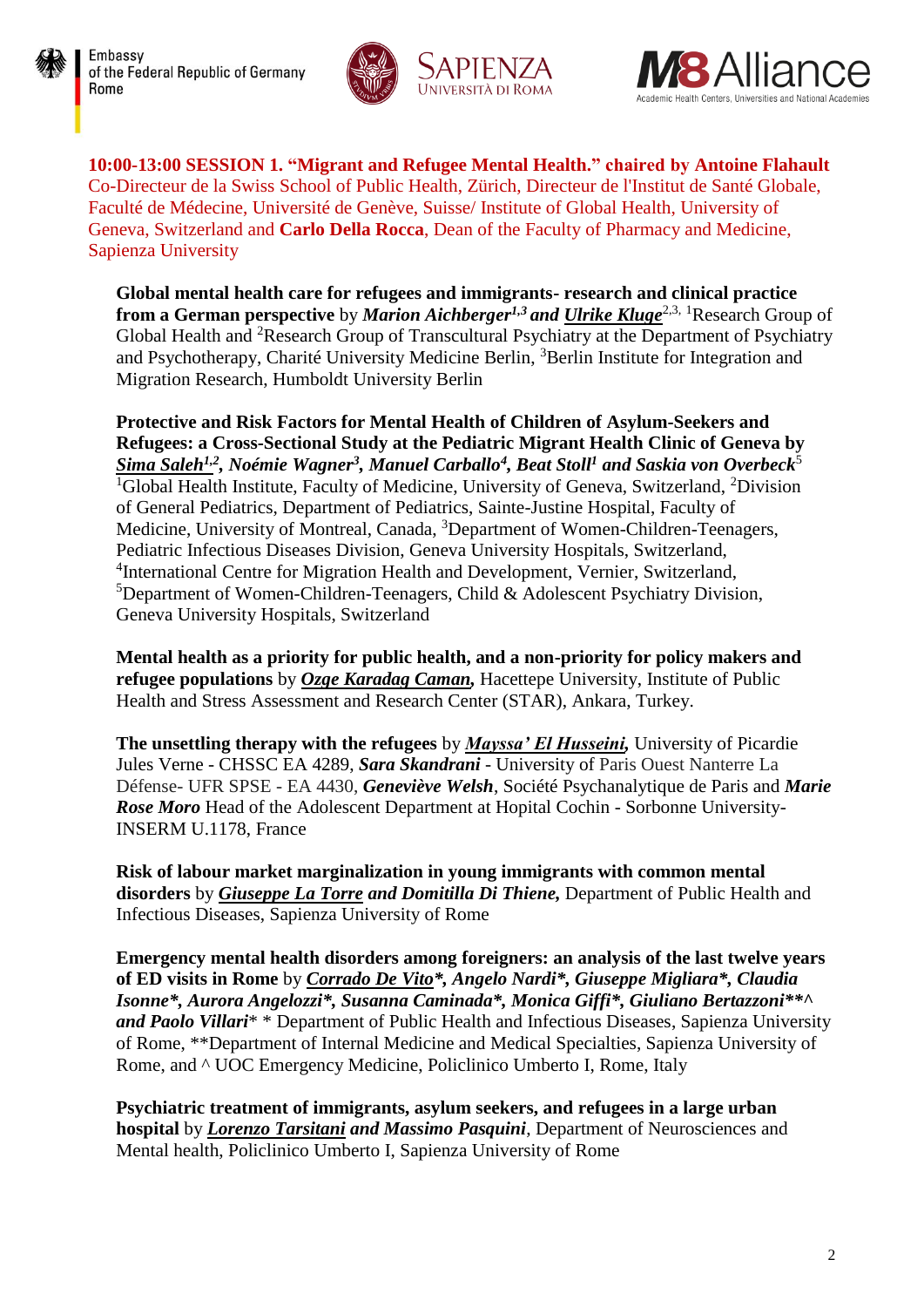





**Mental health promotion program as a tool for integration and support for refugees and immigrants: the UPRIGHT program, by Iwona Mazur** Department of Public Health, **Jaroslaw Baranski,** Department of Humanistic Sciences in Medicine and **Piotr Karniej** Department of Public Health, Wroclaw Medical University, Poland

**Migration and dementia: epidemiological and clinical implications by** *Marco Canevelli*1,2 and *Nicola Vanacore*<sup>2</sup>. <sup>1</sup>Department of Human Neuroscience, Sapienza University, Rome, Italy <sup>2</sup>National Center for Disease Prevention and Health Promotion, National Institute of Health, Rome, Italy

#### **13:00- 14:00 Light lunch**

**14:00-16:00 SESSION 2. "Health in Difficult Situations" chaired by Aula Abbara,** Imperial College London/ Syrian American Medical Society **and Paolo Villari,** Head of the Department of Public Health and Infectious Diseases, Sapienza University

**Impact of the conflict on Syrian healthcare workers and their role in post-conflict reconstruction by** *Aula Abbara* (Imperial College London/ Syrian American Medical Society), *Diana Rayes* (Charite University, Berlin), *Yamama Bdaiwi* (University of Oxford, Syrian American Medical Society), *Ammar Sabouni* (University of York, Syrian American Medical Society), *Mahmoud Hariri* (Syrian Board of Medical Specialities),*Waseem Zakaria* (Syrian Board of Medical Specialties), *Lina Murad* (Syrian American Medical Society), *Samer Jabbour* (American University of Beirut), *Ahmad Tarakji* (Syrian American Medical Society)

**Innovative dialysis provision in protracted humanitarian crises by** *A. Oussama Rifai***,** The Virtual Nephrologist, INC- Syrian America Medical Society-SAMS-USA, *Waseem Zakaria*, Syrian Board of Medical Specialties, Lina Murad Syrian American Medical Society and *Ahmad Tarakji,* Syrian American Medical Society

**Mobile University for Health: An Innovative Capacity Building Model to Reclaim a Lost Generation of Refugees**, by *Shadi Saleh*, Global Health Institute, American University of Beirut, Lebanon

**Changing Perspectives: An Inter-faculty Model for Health Engineering in Protracted**  Crises by *Yara Najem<sup>1</sup>*, Ghena Hammour<sup>1</sup>, Aline Germani<sup>1</sup>, Hala Ghattas<sup>1</sup>, Zaher Dawy<sup>1</sup>, *Muhammad H. Zaman<sup>2</sup> , Youseph Yazdi<sup>3</sup> , Carrie Preston<sup>2</sup> and Imad H. Elhajj<sup>1</sup>* . <sup>1</sup>American University of Beirut, <sup>2</sup>Boston University and <sup>3</sup>Johns Hopkins University

**Creation of two E-Learnings for iRHIS, the integrated Refugee Health Information System of UNHCR** by *Camille Renner<sup>1</sup> and Christian Lovis<sup>2</sup>* <sup>1</sup>Global Health Institute, Faculty of Medicine, University of Geneva, 9 Chemin des Mines, 1202 Geneva, Switzerland and <sup>2</sup>Division of Medical Information Sciences, University Hospitals of Geneva (HUG), University of Geneva (UNIGE), Campus Biotech G6-N3, CH 1211 Geneva 14 – Switzerland

#### **16:00-16:30 Coffee Break**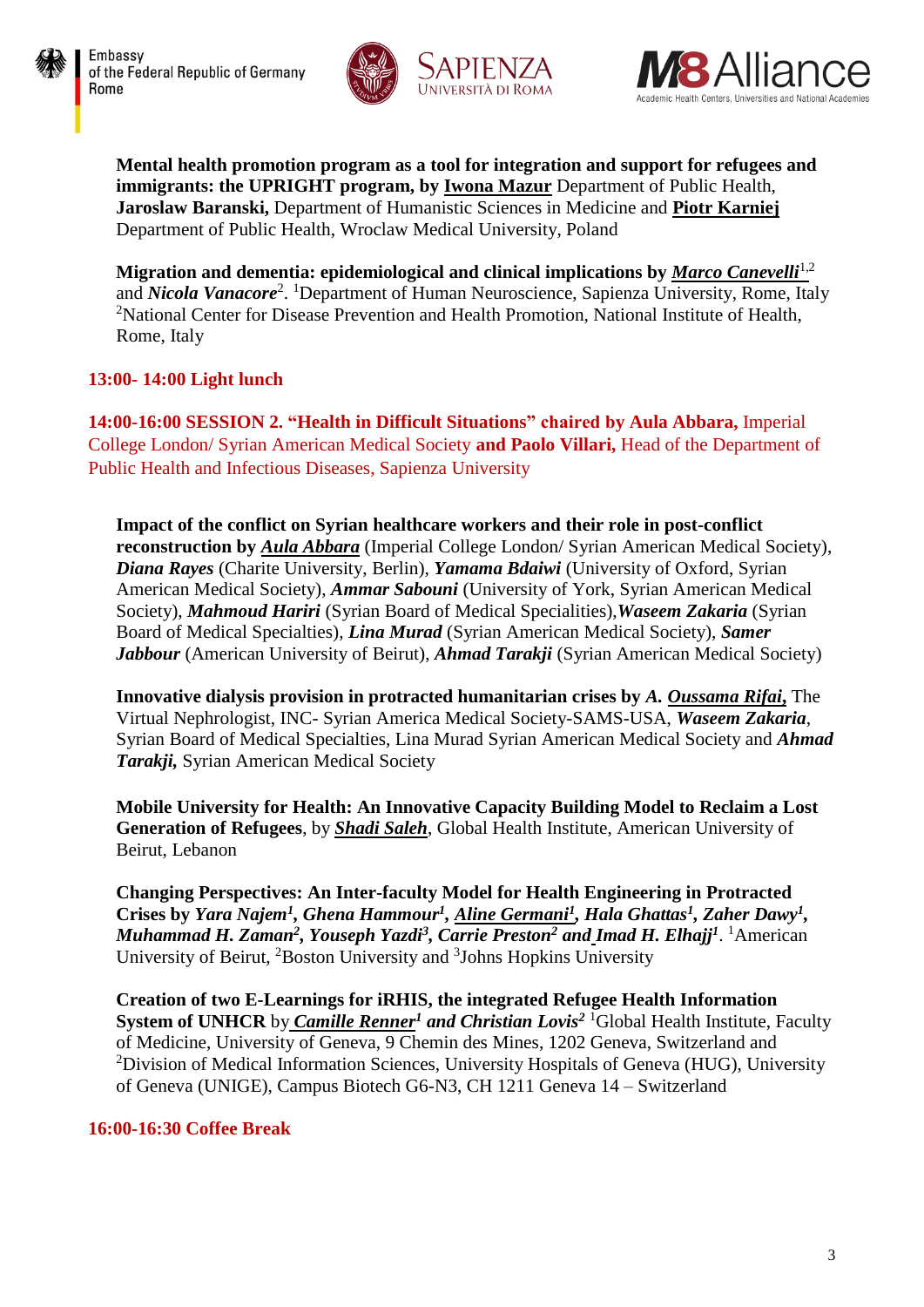





**16:30-18:30 SESSION 3 "Public Health and migration" chaired by Miriam Orcutt** University College London, Institute for Global Health and **Joachim Seybold,** Charité -Universitätsmedizin Berlin, Germany

**The UCL-***Lancet* **Commission on Migration and Health by** *Ibrahim Abubakar<sup>1</sup>* **,** *Robert W Aldridge<sup>2</sup>* **,** *Delan Devakumar<sup>1</sup>* , *Miriam Orcutt***<sup>1</sup>** , et al., University College London, Institute for Global Health and 2Institute for Health Informatics

**Access to the continuum of HIV services regardless of migration status in Quebec: towards universal health coverage?** *Christina Zarowsky* (University of Montreal, Canada), *Charlotte Guerlotte* (COCQ-SIDA), *Stella Tine* (UdeM), *Dieudonne Mwamba* (UdeM), *Paule-Ines Kadjo* (UdeM), *Kenneth Monteith* (COCQ-SIDA)

**Health of migrants in France, 2019** by *Alfred Spira*, French Academy of Medicine

**Cultural competence as a key element for a qualified protection of the health of immigrants by** *Maurizio Marceca\*^^, Maria Ymelda Tolentino Diaz\*^, Domenico Barbato\*, Armando Pitocco°, Giulia Panfili^, Arianna Di Rocco\*, Anna Rita Vestri\*, Maria Laura Russo*\*^^\* Sapienza University of Rome – Department of Public Health and Infectious Disease, ° Université Fédérale Toulouse Midi-Pyrénées – Master en Santé Publique, ^ Université de Poitiers – Master en Psychiatrie, ^^ Italian Society of Migration Medicine

**Do regulatory changes influence migrant healthcare in Italy? A preliminary analysis by** *Anna Paola Massetti, Gianluca Russo, Claudio M. Mastroianni and Vincenzo Vullo*, Department of Public Health and Infectious Diseases, Sapienza University, Rome.

**The emerging Social Determinants of Global Health** by *Pedro Gois and Clara Cruz Santos*, University of Coimbra, Portugal

**The health impact of a massive migration – the Venezuelan case** by *Claudio R. Brando,* Pontificia Universidad Javeriana-Hospital Universitario San Ignacio, Bogota, Colombia

**The CAMINANDO study: an epidemiologic approach to assess the health and needs of adolescent migrants from Latinoamerica arriving to the US** by *Manuela Orjuela-Grimm,* Division of Pediatric Oncology Hematology & Stem Cell Transplantation, Department of Epidemiology, Mailman School of Public Health, Herbert Irving Comprehensive Cancer Center, Columbia University Medical Center, New York, USA

**Time and Refugees' well-being: a sociological perspective** by *Kerstin Schmidt,* School of Public Health and Faculty of Sociology, Bielefeld University, Germany

**Towards a global approach in recognizing refugees' qualifications** by *Fabio Ferrucci,* Conservatorio Arrigo Boito, Parma, Italy

**Working with Refugees and Migrants: The health and well-being of humanitarian aid workers** by *Costas Georgiades,* Maastricht University, The Netherlands.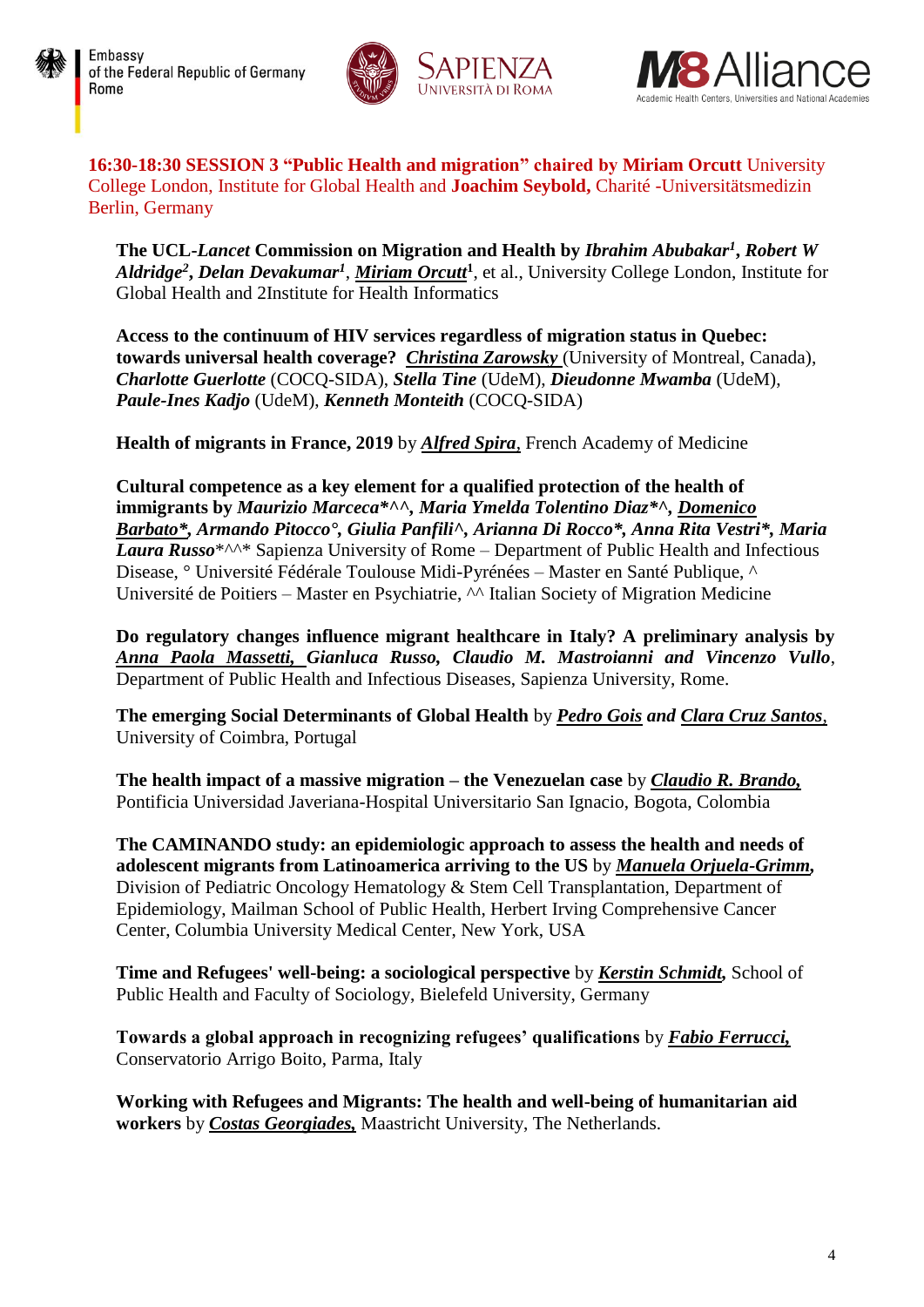